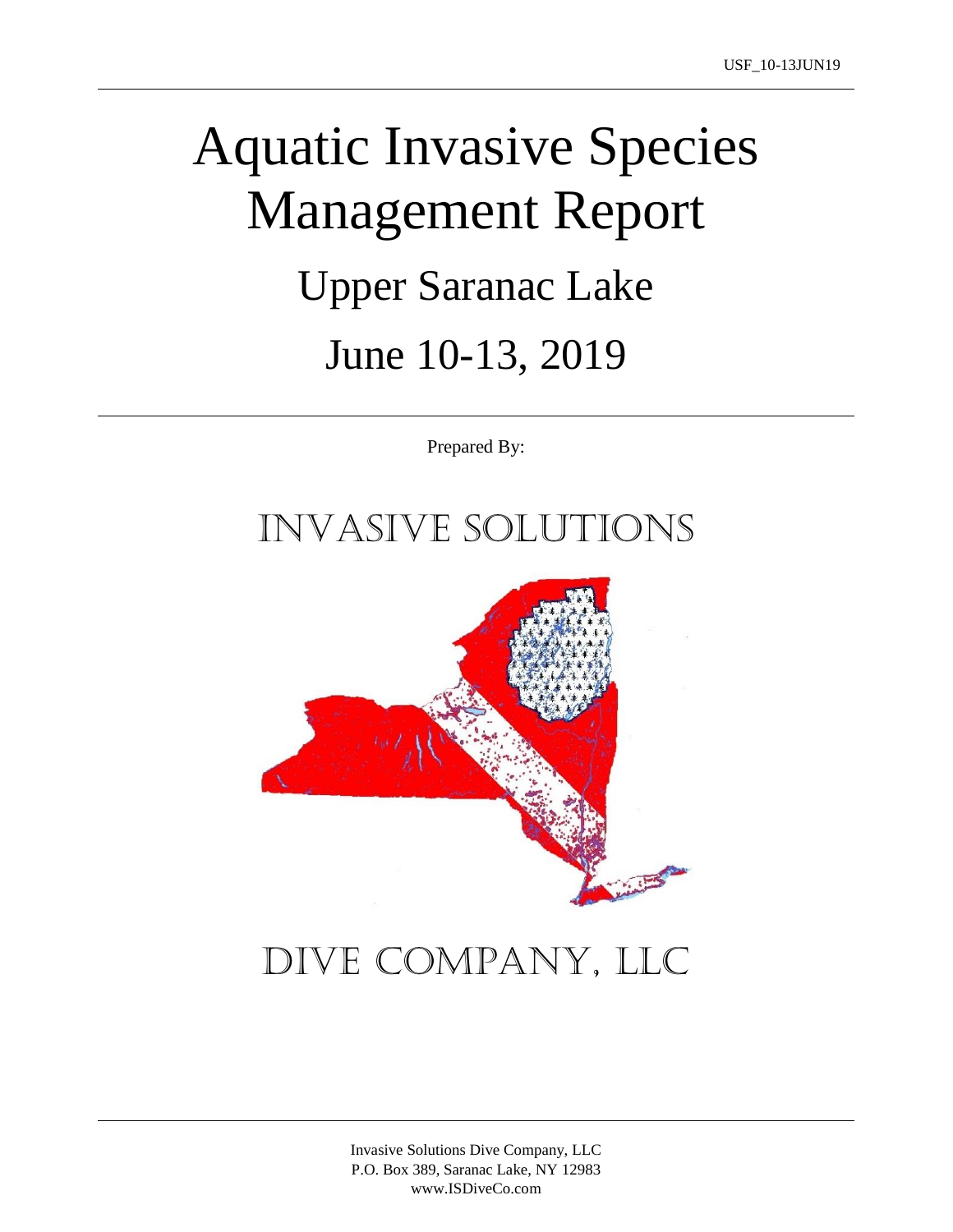#### **Operations**

#### **Monday- 6/10/19**

**Locations:** Sites 16, 17

**Description:** Crew began the season working areas where Variable-leaf Milfoil (VLM) has been harvested in past years. Crew started in Fish Creek Bay (site 16) swimming all the shoreline, finding one VLM single stem, 1' in length on the southern shoreline and multiple single stem VLM near the mouth of the Fish Creek channel, 0.5-1' in length. Crew then began working the Fish Creek Channel (site 17) working the entire north shore, then completing half of the southern shore, harvesting VLM, single stem, 0.5-1' in length.

主法法法法

第第第 年末年 系系 大麻 医体神经 美国人

26.

#### **Tuesday- 6/11/19**

**Locations:** Sites 13, 17

**Description:** Crew began work where they had left off the previous day in the Fish Creek channel, finishing work on the south shore. Crew located VLM single stem and two multi-stems, 0.5-1.5' in length. Crew moved to Buck Bay (site 13) searching the entire littoral zone locating both Eurasian Watermilfoil (EWM) and VLM. EWM located was single/ multi-stem 0.5-1.5' in length and VLM was single stem 0.5-1' in length, both mixed within the native plants.

**Note:** Crew reported finding VLM fragments throughout Fish Creek Channel. Based upon their size (1-2') and their appearance of a mature plant, we highly suspect there is a mature plant(s) rooted upstream of the channel. The Crew's search area will be expanded when Fish Creek Pond (site 18) is worked in the coming week to locate and presumably stop the fragmentation load entering Fish Creek Channel.

#### **Wednesday- 6/12/19**

**Locations:** Sites 9, 10

**Description:** Crew worked site 10 north into Square Bay working throughout the sometimes-sparse native plant growth, which at times reaches over 200' from the shoreline. Crew located EWM, single stem, 1-2' in length. Crew worked Square Bay (site 9), beginning on the north shore working east, locating EWM, single/ multi-stem 0.5-1.5' in length and one VLM 1' in length.

#### **Thursday- 6/13/19**

**Locations:** Site 9

**Description:** Crew continued work in Square Bay, beginning on the south shore, working east. Crew noted limited plant growth in much of the area which then began picking up as they neared the eastern section of the bay. Crew located EWM, single/ multi-stem, 1-3' in length.

> Invasive Solutions Dive Company, LLC P.O. Box 389, Saranac Lake, NY 12983 www.ISDiveCo.com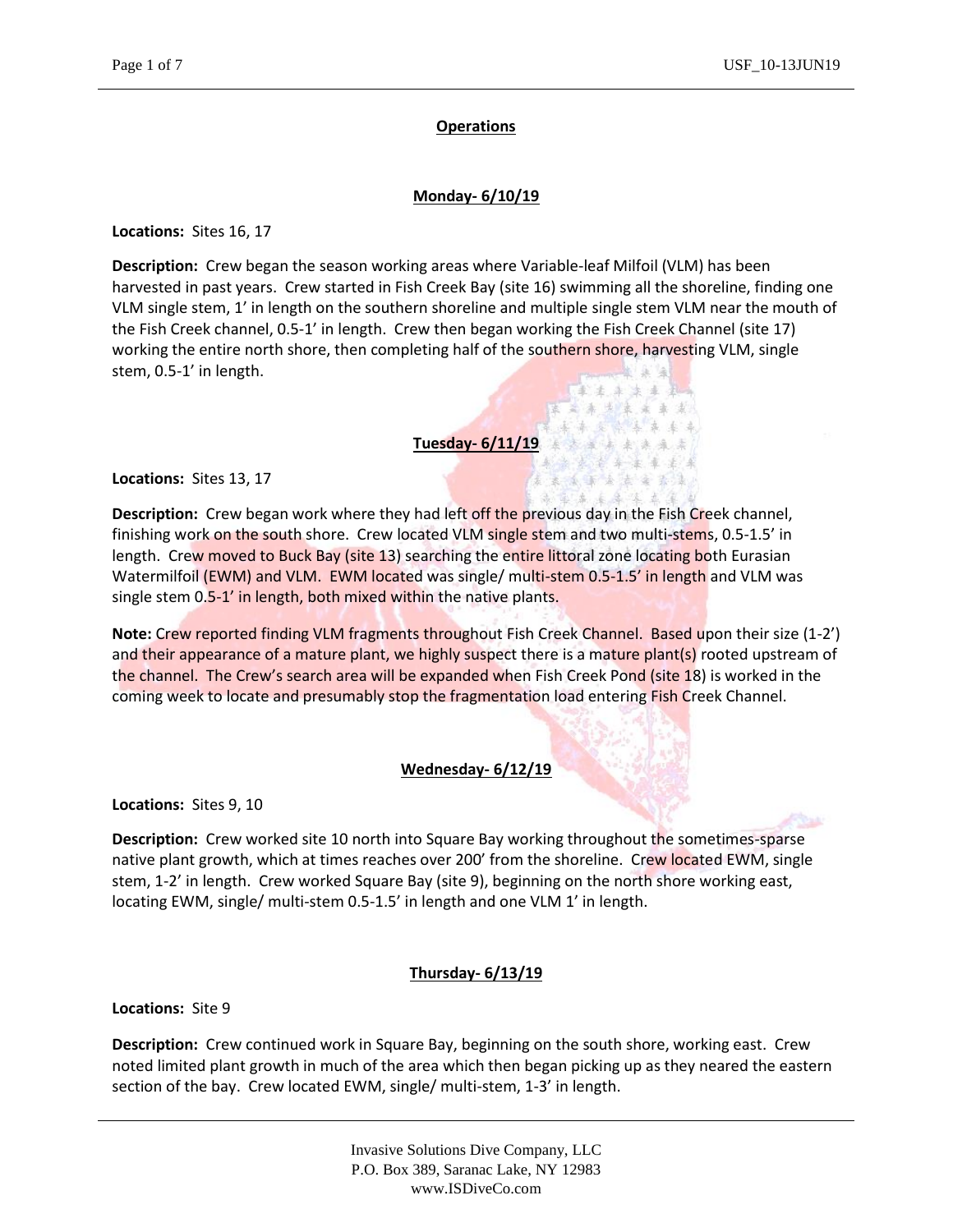| <b>Upper Saranac Lake (2019)</b>               | <b>Plant Tally</b>      |                   |              |                           |                  |
|------------------------------------------------|-------------------------|-------------------|--------------|---------------------------|------------------|
|                                                |                         | Week of 6/10/2019 |              | <b>Year To Date Total</b> |                  |
| <b>Site Location</b>                           | #                       | Eurasian          | Variable     | Eurasian                  | Variable         |
| Back Bay                                       | 1                       |                   |              | $\mathbf 0$               | $\mathbf 0$      |
| Saranac Inn point-Marlboro club                | $\overline{\mathbf{c}}$ |                   |              | $\mathbf 0$               | $\mathbf 0$      |
| College Row                                    | 3                       |                   |              | $\mathbf 0$               | $\mathbf 0$      |
| Tommys rock & dry island                       | 4                       |                   |              | $\mathbf 0$               | $\mathbf 0$      |
| N. Basin - N. Markham point                    | 5                       |                   |              | $\mathbf 0$               | $\mathbf 0$      |
| Goose Island-Rock pile                         | 6                       |                   |              | $\mathbf 0$               | $\mathbf 0$      |
| Green Island-Rock pile                         | 7                       |                   |              | $\mathbf 0$               | $\mathbf 0$      |
| Green Bay- Moss Point Rock                     | 8                       |                   |              | $\mathbf 0$               | $\mathbf 0$      |
| South Markham Point-Square Bay                 | 9                       | 15                | $\mathbf{1}$ | 15                        | $\mathbf{1}$     |
| Square Bay Divot- point north, Buck Island     | 10                      | 5                 | $\mathbf 0$  | 5                         | $\mathbf 0$      |
| Little Square Bay                              | 11                      |                   |              | $\mathbf 0$               | $\mathbf 0$      |
| <b>Buck Island</b>                             | 12                      |                   |              | $\mathbf 0$               | $\mathbf 0$      |
| <b>Buck Island Bay</b>                         | 13                      | 5                 | 3            | 5                         | 3                |
| Whitney Point-Bottleneck Bay-Butternut Point   | 14                      |                   |              | $\mathbf 0$               | $\mathbf 0$      |
| Saganaw Bay                                    | 15                      |                   |              | $\mathbf 0$               | $\mathbf 0$      |
| Fish Creek Bay                                 | 16                      | $\mathbf 0$       | 6            | $\mathbf 0$               | 6                |
| Fish Creek Channel                             | 17                      | 0                 | 37           | $\mathbf 0$               | 37               |
| Fish Creek Pond-spider creek                   | 18                      |                   |              | $\mathbf 0$               | $\mathbf 0$      |
| Pork Bay                                       | 19                      |                   |              | $\mathbf 0$               | $\mathbf 0$      |
| Narrows West                                   | 20                      |                   |              | $\mathbf 0$               | $\mathbf 0$      |
| Narrows East                                   | 21                      |                   |              | $\mathbf 0$               | $\mathbf 0$      |
| Birch Point- Gull Point                        | 22                      |                   |              | $\mathbf 0$               | $\mathbf 0$      |
| Gilpin Bay                                     | 23                      |                   |              | $\mathbf 0$               | $\mathbf 0$      |
| Eagle Island-Rockpile                          | 24                      |                   |              | 0                         | $\mathbf 0$      |
| North Gull Bay                                 | 25                      |                   |              | $\mathbf 0$               | $\mathbf 0$      |
| Pelky Bay                                      | 26                      |                   |              | $\mathbf 0$               | $\mathbf 0$      |
| <b>Gull Bay Connector</b>                      | 27                      |                   |              | $\mathbf 0$               | $\mathbf 0$      |
| <b>Bungalow Bay</b>                            | 28                      |                   |              | $\mathbf 0$               | $\mathbf 0$      |
| South Gull Bay                                 | 29                      |                   |              | $\pmb{0}$                 | $\pmb{0}$        |
| Deer Island                                    | 30                      |                   |              | 0                         | $\boldsymbol{0}$ |
| Doctors Island, area                           | 31                      |                   |              | $\mathbf 0$               | $\mathbf 0$      |
| Birch Islan, area                              | 32                      |                   |              | $\pmb{0}$                 | $\pmb{0}$        |
| Bull point- Sekon point                        | 33                      |                   |              | $\mathbf 0$               | $\pmb{0}$        |
| Bartlett Carry bay                             | 34                      |                   |              | $\mathbf 0$               | $\mathbf 0$      |
| Sekon Point- South of Wenona                   | 35                      |                   |              | $\mathbf 0$               | 0                |
| Chapel Island                                  | 36                      |                   |              | $\pmb{0}$                 | $\pmb{0}$        |
| East South Basin- Bartlett Carry Bay, entrance | 37                      |                   |              | $\mathbf 0$               | $\mathbf 0$      |
| Corey's Island                                 | 38                      |                   |              | $\pmb{0}$                 | $\pmb{0}$        |
| South Basin                                    | 39                      |                   |              | $\mathbf 0$               | 0                |
| <b>Totals Number of Plants</b>                 |                         | 25                | 47           | 25                        | 47               |
| <b>Weight (Lbs)</b>                            |                         | Eurasian          | Variable     | Eurasian                  | Variable         |
|                                                |                         | 3.1               | 6.3          | 3.1                       | 6.3              |

Invasive Solutions Dive Company, LLC P.O. Box 389, Saranac Lake, NY 12983 www.ISDiveCo.com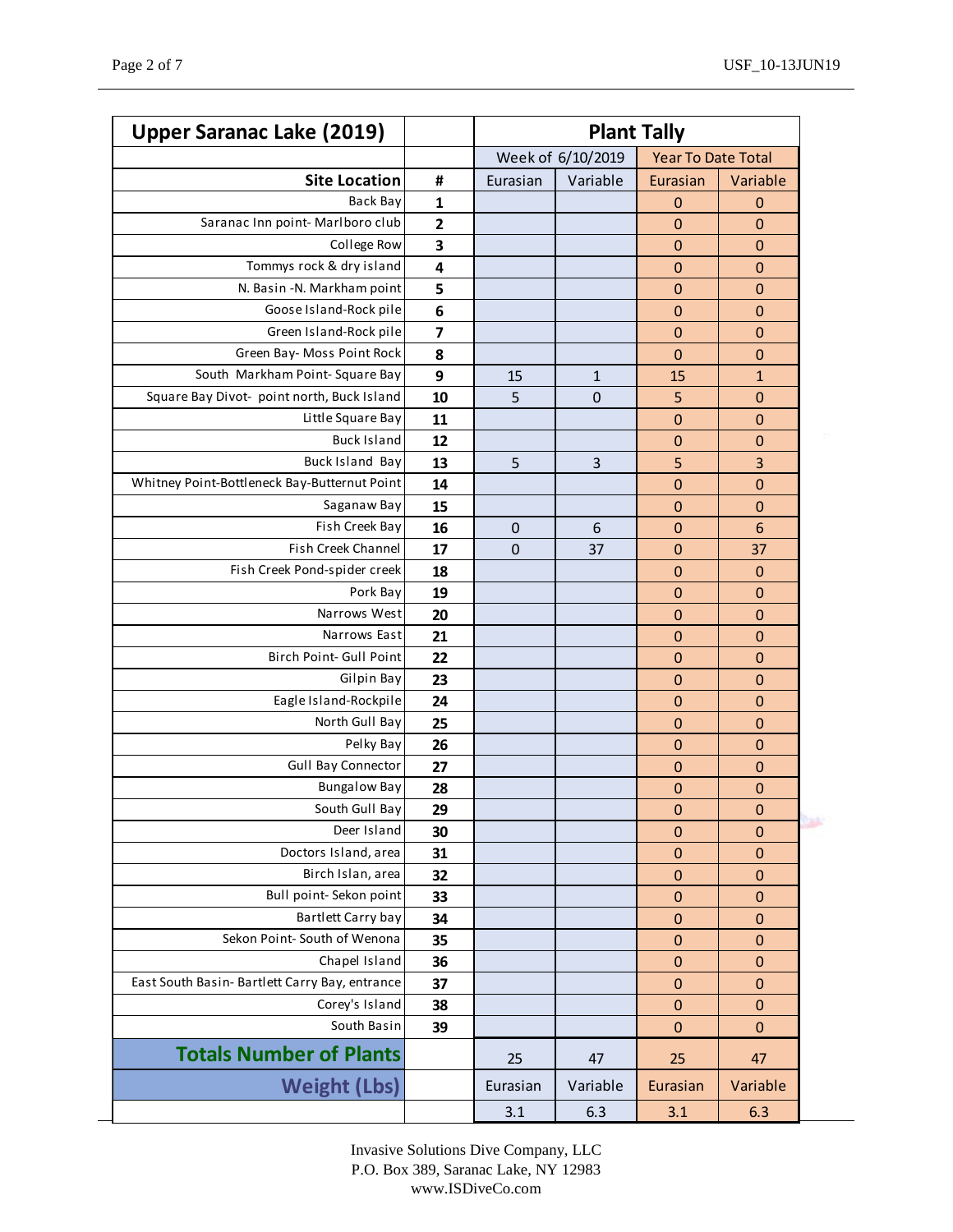

Site 9- Square Bay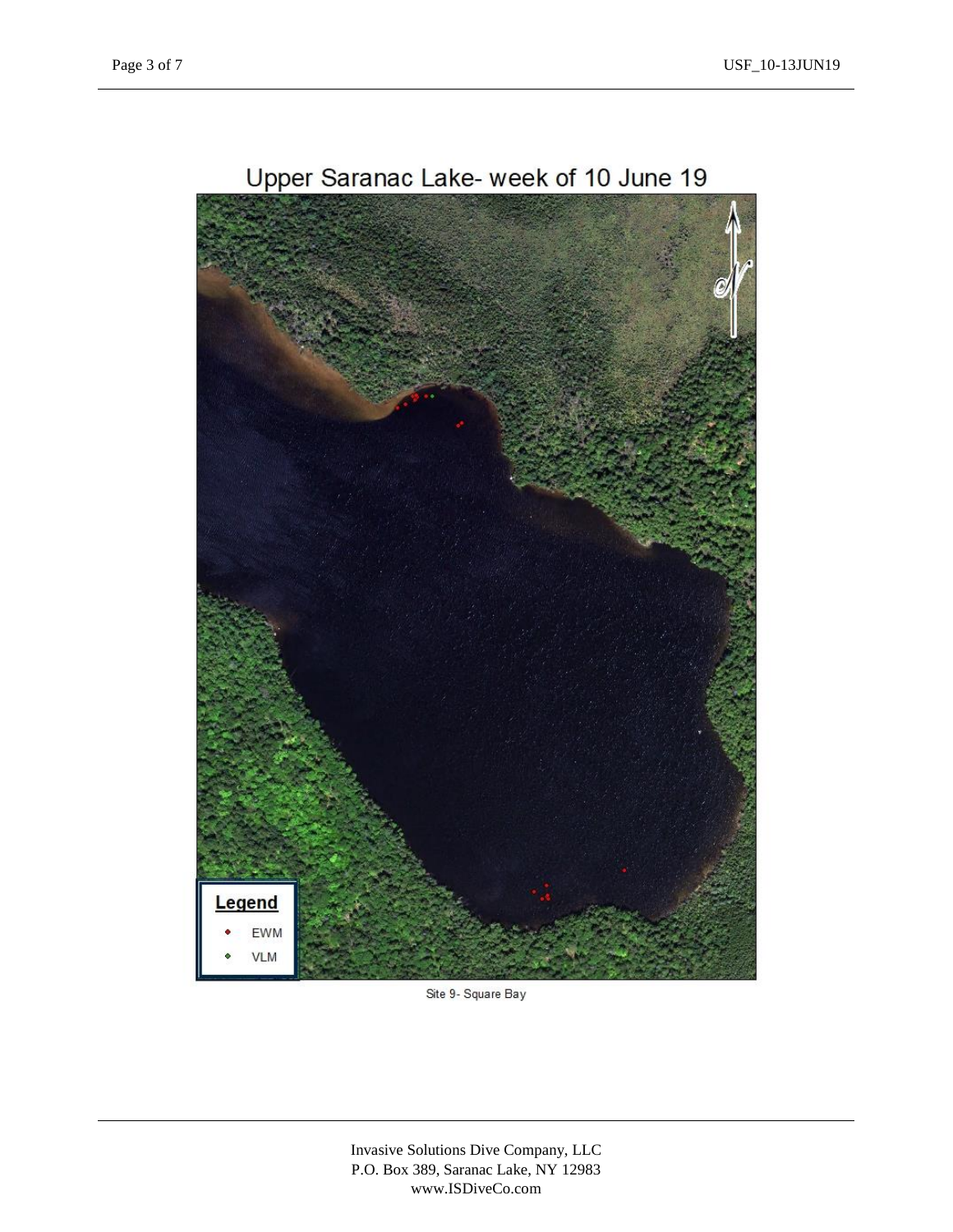

Site 10- Square Bay Divot/ Point North of Buck Island<br>Site 13- Buck Island Bay

Invasive Solutions Dive Company, LLC P.O. Box 389, Saranac Lake, NY 12983 www.ISDiveCo.com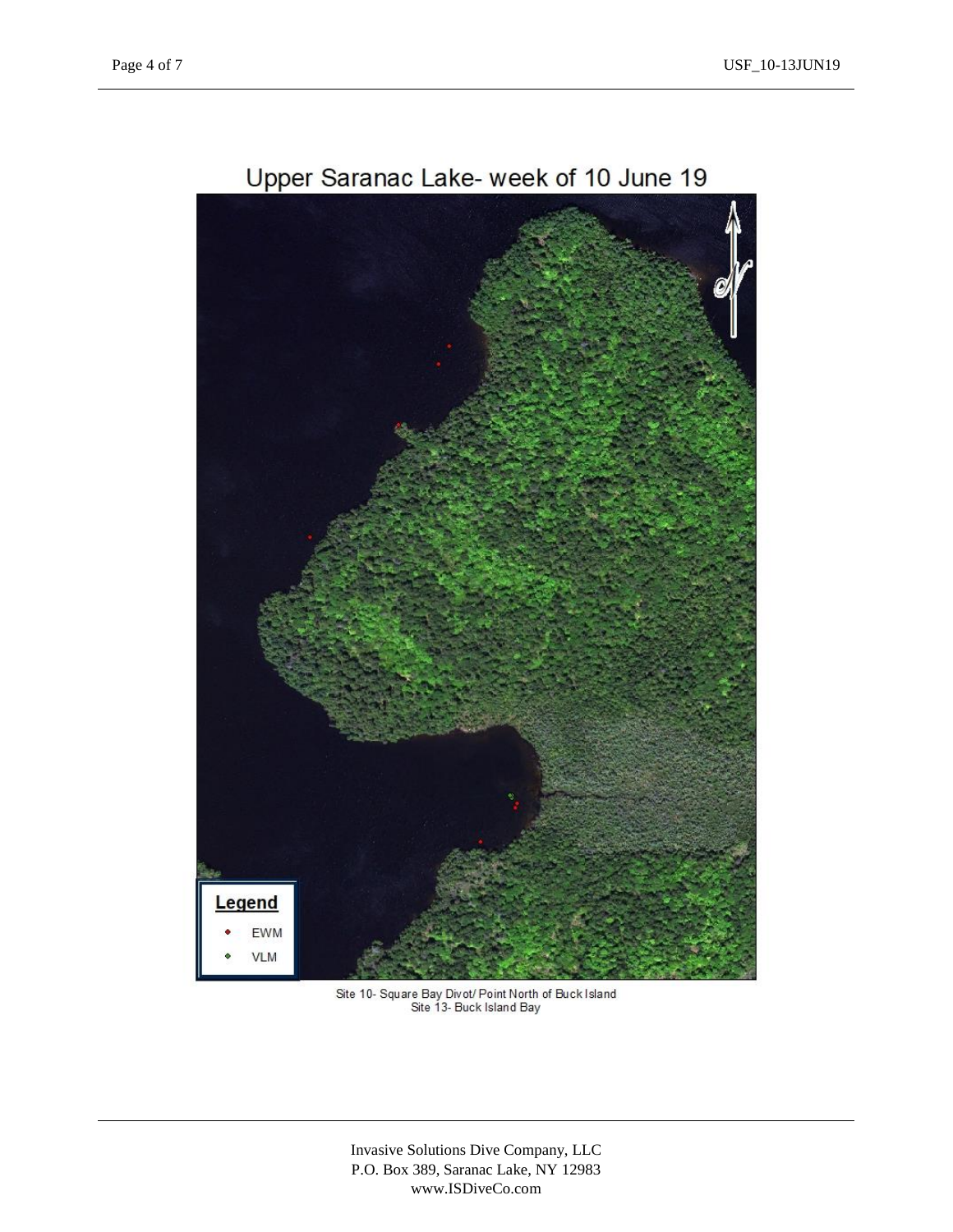

Site 16- Fish Creek Bay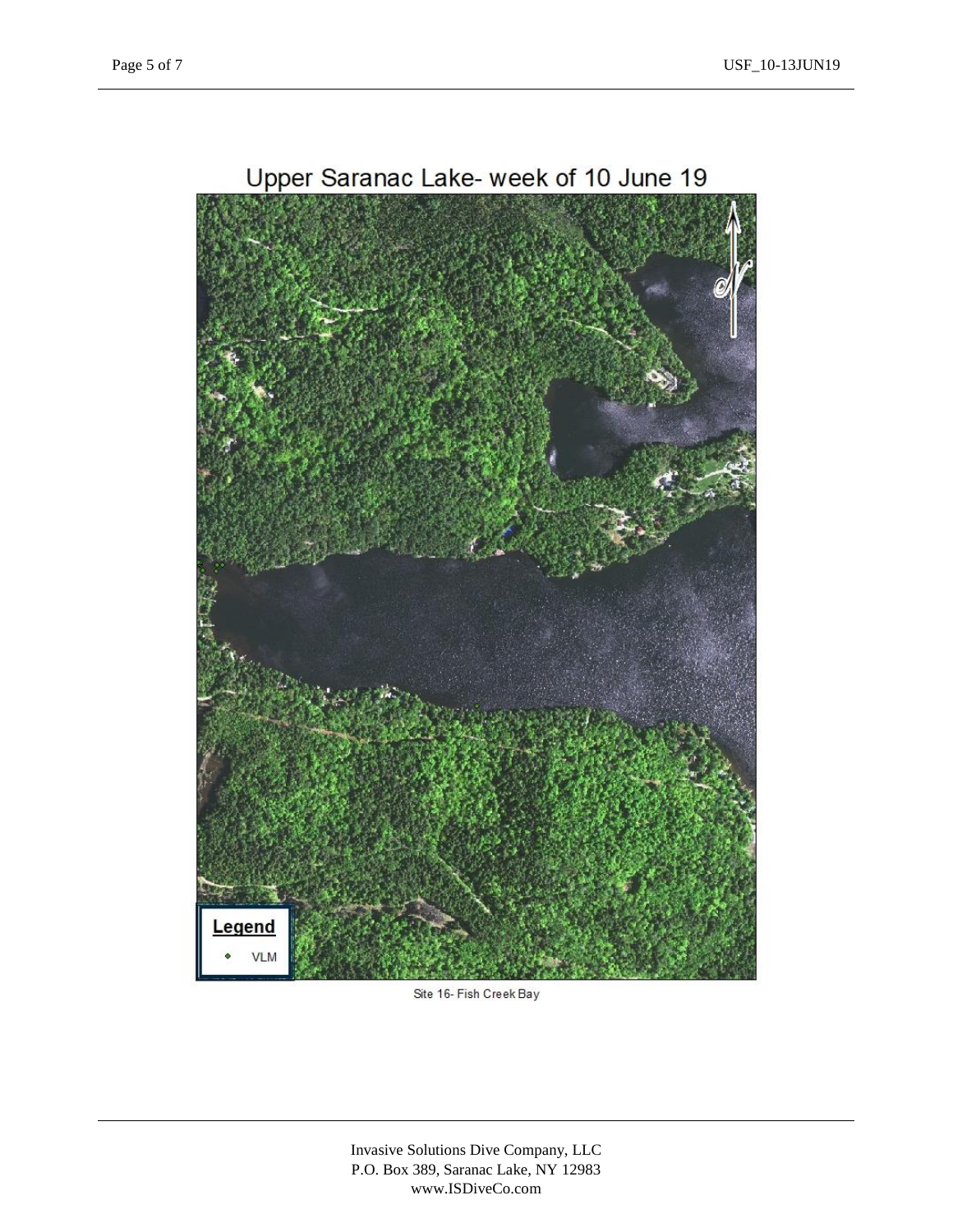

Site 17- Fish Creek Channel